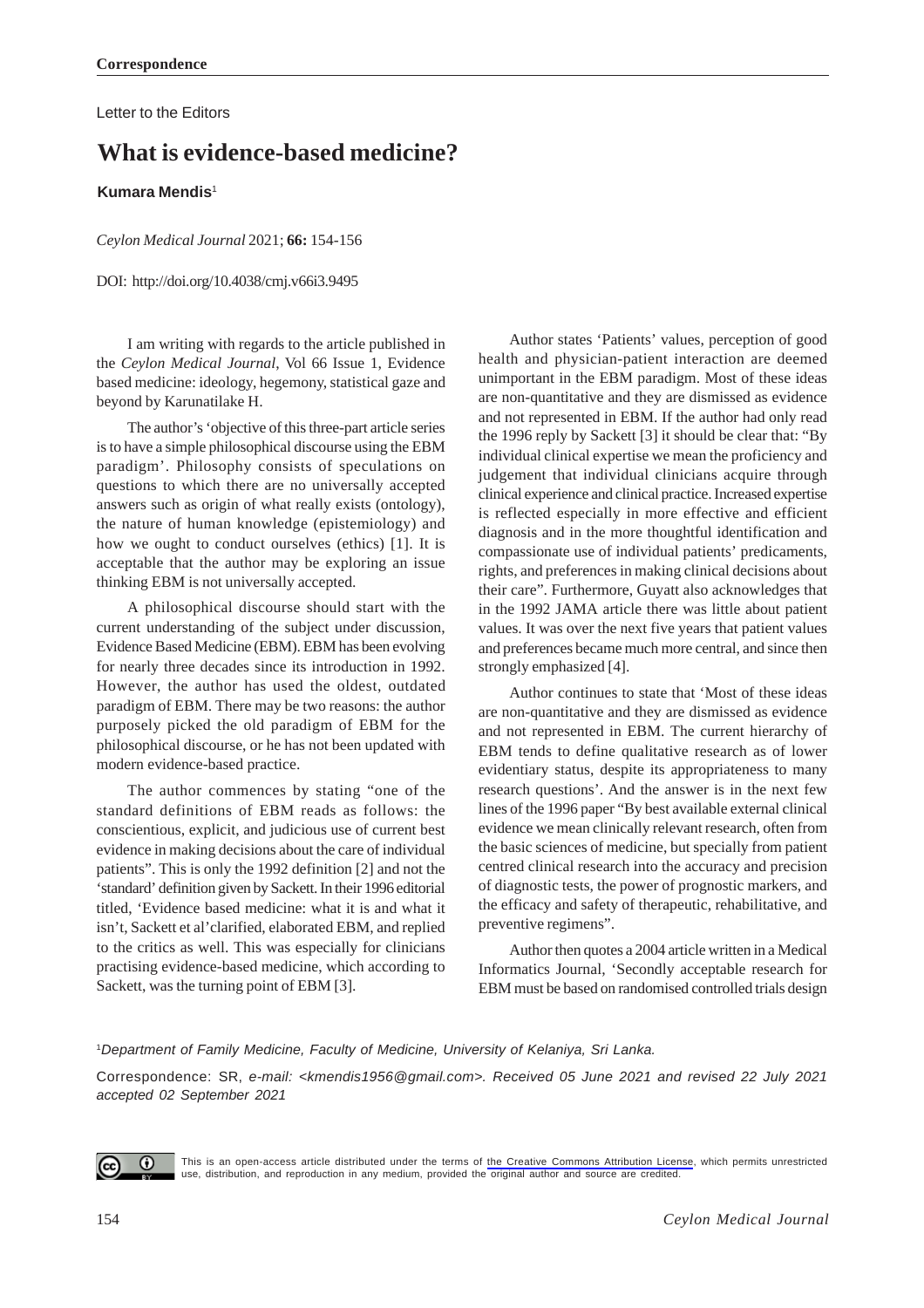which constitute only 2% of the literature. Rest of the 98% is deemed scientifically redundant by EBM'. This is the furthest from the truth as EBM is propagated by all types of available study designs, even observational studies, if that is the only level of evidence available. The 5S model of EBM explains how one can use different levels of evidence starting from the highest level to the lowest deal with different levels of evidence [5].

Author laments that 'It is ironic to find there is no convincing evidence to date to say that doctors practicing EBM provide better health care than those who do not. evidence based medicine is not evidence based'. This kind of research comparing the individual doctors view, what we call the eminence based medicine, has been compared even before Sackett introduced EBM. One of the best examples is the article published in 1992, A comparison of results of meta-analyses of randomized control trials and recommendations of clinical experts in treatments for myocardial infarction. The paper concluded that the review articles often failed to mention important advances or exhibited delays in recommending effective preventive measures. In some cases, treatments that have no effect on mortality or are potentially harmful continued to be recommended by several clinical experts [5].

The author claims that 'hegemony is a form of consent given by the people without coercion to dominant ruling ideology, considering it as common sense' and goes on to say that 'they go so far as to suggest that this 'evidence' being so 'self-evident', it seems, that to question it would be foolish. We consent to the rule of EBM without any form of coercion as we were pre-conditioned'. There has been serious confusion with hegemony and scientific truth. Philosophy has no issues with scientific truth. I agree that in a very short period of three decades, EBM has become widespread and accepted. This has not happened in an authoritative communist state but in an open world including countries having different kinds of ruling systems. A PubMed search with the phrase 'evidence-based medicine' will give you over 215,000 hits; if you use 'evidence based medicine' [MeSH] the count is more than 75,000 citations. These include articles that are critical of EBM. This is how science progresses, and it has nothing to do with hegemony, defined as 'influence or authority over others'. This is how allopathy is different from Ayurveda.

Therefore, I have to say that the author has misrepresented EBM as it is currently defined and practised. I have provided evidence with a few key references of EBM to support my case.

#### **Conflicts of interest**

There are no conflicts of interest.

#### **Acknowledgements**

I thank my friend who helped me to structure this reply but wishes to remain anonymous.

## **References**

- 1. Fonseka C. The Philosophy of Medicine. In: *Essays of A Lifetime*. Colombo: Godage & Brothers (Pvt) Ltd, 2016: 22-25.
- 2. Evidence-Based Medicine Working Group. Evidence-based medicine. A new approach to teaching the practice of medicine. *JAMA* 1992; **268**(17): 2420-5.
- 3. Sackett DL, Rosenberg WMC, Gray JAM, Haynes RB, Richardson WS. Evidence based medicine: what it is and what it isn't. *BMJ* 1996; **31**2(7023): 71-2.
- 4. Smith R. Drummond R. Evidence-Based Medicine-An Oral History. *JAMA.* 2014; 22-29; **311**(4): 365-6.
- 5. Haynes RB. Of studies, syntheses, synopses, summaries, and systems: the "5S" evolution of information services for evidence-based healthcare decisions. *Evid Based Med.* 2006; **11**(6):162-4.

# **Author's reply**

We thank Professor Mendis for raising several interesting points in response to our discourse on evidence based medicine (EBM). Our article is a simple discussion on philosophical background of EBM and not a devious plan to purposely use an outdated definition to misrepresent the EBM paradigm. Our novice philosophical discourse should not be interpreted as an attempt to undermine the value of EBM practice.

Epistemology is the branch of philosophy that examines the nature of knowledge and questions the validity and foundation of various ways of knowing. EBM deals with nature of knowledge in medicine and define optimal ways to describe that knowledge. Thus EBM represents a school of medical epistemology. There have been discourses into philosophy underpinning EBM paradigm from its beginning [1]. There has been a recent philosophical debate concerning the concept of evidence in EBM [2].

EBM proponents might argue that since EBM is not a test, or an intervention, it does not need the same level of evidence for support. However EBM requires clinician to keep up with the latest research and train in EBM methods. In that sense, EBM a new way of practicing medicine, can be considered as an intervention. According to the principles of EBM, compelling evidence should be present to accept an intervention. A comparison of results of meta-analyses of randomized control trials with recommendations of a clinical expert does not meet that rigorous EBM standards.